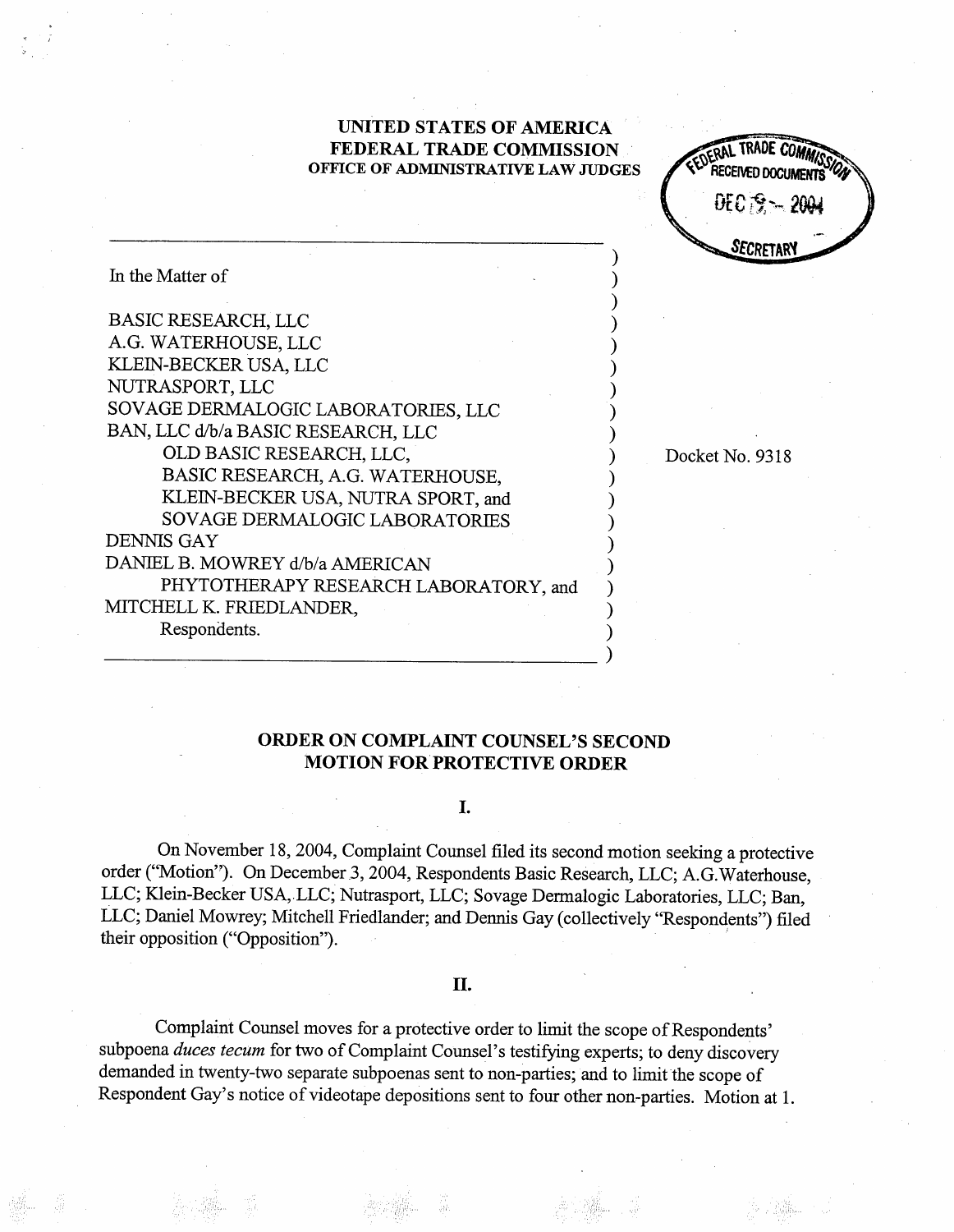Complaint Counsel argues that Respondents' subpoenas or notices are overly broad, unduly burdensome, harassing, seek information that is not reasonably expected to yield information relevant to this matter, and seek to gain expert testimony improperly. Id. Respondents contend that the requested discovery is proper and focuses on issues central to this litigation. Opposition at 18.

### II.

### A.

### Positions of the Parties

Complaint Counsel objects to parts of two subpoenas *duces tecum* served to two testifyng experts retained by Complaint Counsel, Steven Heymsfeld, M.D. and Robert Eckels M.D. Motion at 5. Complaint Counsel has agreed to provide documents which were prepared or used and relied upon by these experts in this case. Motion at 3.

Complaint Counsel contends that specifications 8- 11 of the subpoenas seek an overly broad range of documents and information which is readily discoverable by a reading of each expert's *curriculum vitae* ("CV"). Specifications 8-11 seek copies of all documents that the experts have authored or contributed to; that are related to lectures, speeches, or testimony given; related to medical or clinical studies or tests; and all patents and patent applications regarding a series of issues, including obesity, weight loss, fat loss, clinical trial protocol, and dietary supplements. Motion at 6 nn.4-7. Complaint Counsel describes the request as a "fishing expedition" not tailored to discover relevant information and notes that Eckels' CV lists over 200 publications and Heymsfeld's CV lists over 400 publications, many of which are not relevant to the issues involved in this case. Motion at 8-9. Respondents indicate that they seek this information to determine "what the relevant scientific community considers adequate with respect to weight loss, fat loss, obesity and dietary supplements." Opposition at 8; see also Opposition at 9 ("specifications [9 and 10] seek material related to the general issue on which Experts will testifY, namely, the level of substantiation the relevant communty of experts considers adequate.").

Complaint Counsel also objects to specification 12, which seeks all documents relating to lawsuits, whether criminal or civil, in which the experts were named as a party. Motion at 9-10. Complaint Counsel argues that this request is not reasonably expected to yield relevant information and that it is prejudicial and harassing. Motion at 10. Respondents argue in a footnote that this discovery is relevant for cross-examination, rebuttal, and impeaclnent. Opposition at 7 n.

Complaint Counsel objects to specifications 13- 19 which request documents relating to work the experts performed outside of this case. Motion at 10-12. For example, specification 15 seeks "all documents relating to requests for approval that you have made to the FDA, FTC or

 $\overline{2}$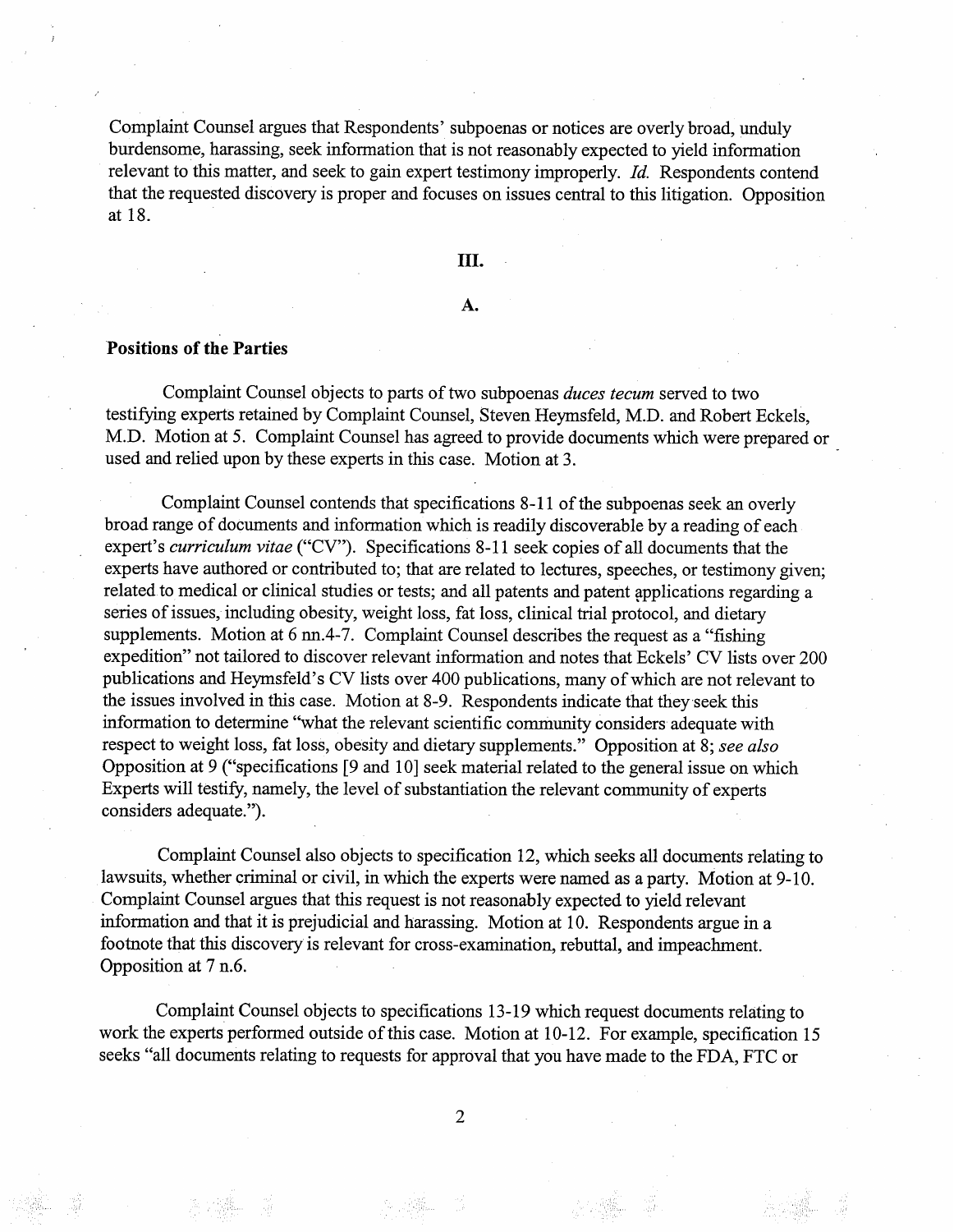any other regulatory body, either on behalf of yourself or some other third party, relating to advertising or package labeling claims that you sought to make in relation to any weight loss or fat loss product." Motion at 10 n.12. Complaint Counsel argues that this request is overly broad, unreasonable, unduly burdensome, and not reasonably expected to yield relevant information. Motion at 11-12. Respondents contend that these requests are relevant to what constitutes competent and reliable scientific evidence; whether the experts maintain these standards in their own work; whether these standards are relevant in the area of dietary supplements, weight and fat loss; and that Complaint Counsel has failed to establish any real burden. Opposition at 11-12.

Complaint Counsel objects to specifications 23 and 24 of the subpoena to Heymsfeld which seeks records and documents regarding side effects experienced by subjects in a study conducted by Heymsfeld and ten other doctors regarding Orlistat. Motion at 12 and n. 13. Complaint Counsel argues that the drug Orlistat is not at issue or relevant to this case; the challenged products in this case do not contain any of the same active ingredients as Orlistat; and that side effects are not relevant to this case. Motion at 12- 13. Respondents contend that the side effects had the effect of "unblinding" what Heymsfeld claims is a double blind placebo controlled test. Opposition at 13.

#### Analysis

Heymsfeld and Eckels are testifyng experts. Therefore, discovery directed to them is governed by Commission Rule  $3.31(c)(4)(i)$  which states:

> (A) A party may through interrogatories require any other party to identify each person whom the other party expects to call as an expert witness at hearing, to state the subject matter on which the expert is expected to testify, and to state the substance of the facts and opinions to which the expert is expected to testify and a summary of the grounds for each opinion.

(B) Upon motion, the Administrative Law Judge may order further discovery by other means, subject to such restrictions as to scope as the Adminstrative Law Judge may deem appropriate.

The Scheduling Order entered in this case on August 11, 2004 ("Scheduling Order") entitles parties to "materials fully describing or identifying the background and qualifications of the expert, list of all publications, and all prior cases in which the expert has testified or has been deposed;" "transcripts of such testimony in the possession, custody or control of the listing party or the expert," and "all documents and other written materials relied upon by the expert in formulating an opinion in this case." Scheduling Order ¶ 11.

The court in *Dura Lube* clarified the law regarding the disclosure of expert testimony and information, concluding that all data, documents, or information considered by a testifying expert

 $\overline{3}$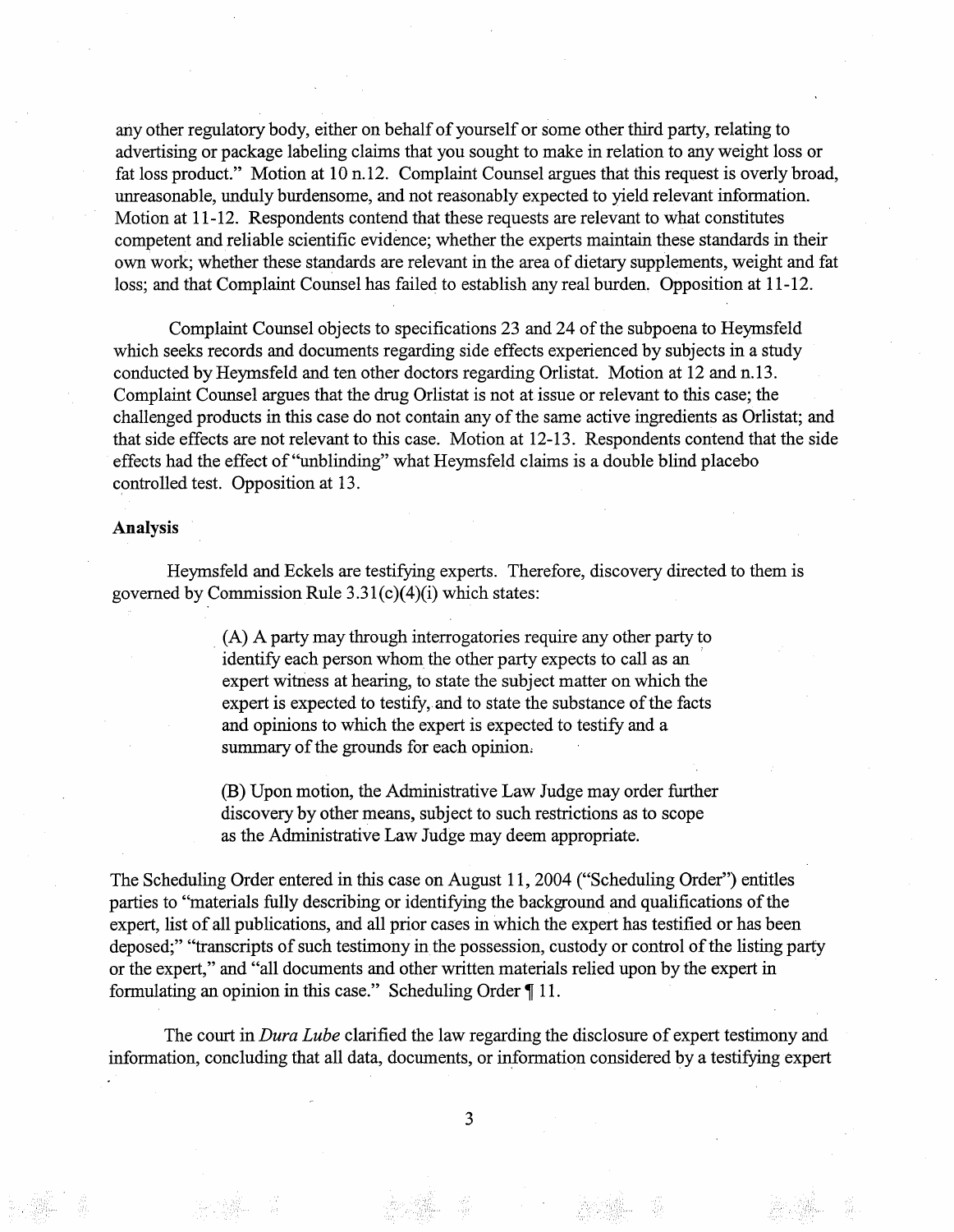witness in forming the opinions to be proffered in a case is discoverable. In re Dura Lube, 1999 FTC LEXIS 254, at \*6 (Dec. 15, 1999) (citing Fed. R. Civ. Pro. 26(a)(2)(B); 16 C.F. § 3.31(c)(4)(B); *Thompson Med. Co.*, 101 F.T.C. at 388). Full disclosure of the basis of an expert opinion ensures the independence of the expert's conclusions. FDIC  $\nu$ . First Heights Bank, FSB, 1998 U.S. Dist. LEXIS 21506, at \*9-10 (E.D. Mich. 1998). Therefore, for each expert expected to testify at trial, the paries must exchange all documents reviewed, consulted or examined by the expert in connection with forming his or her opinion on the subject on which he or she is expected to testifY, regardless of the source of the document or whether a document was originally generated in another investigation or litigation against another after-market additive manufacturer. Dura Lube, 1999 FTC LEXIS 254, at \*6-7; see also In re Shell Oil Refinery, 1992 U.S. Dist. LEXIS 4896, at \*2 (E.D. La. 1992). The scope of discovery is not limited to documents relied on by the expert in support of his or her opinions, but extends to documents considered but rejected by the testifying expert in reaching those opinions. *Torrance*, 163 F.RD. at 593-94. Any document considered by an expert in forming an opinion, whether or not such document constitutes work product or is privileged, is discoverable. Musselman v. Phillips, 176 F.R.D. 194, 199 (D. Md. 1997); B.C.F. Oil Refining, Inc. v. Consolidated Edison Co., 171 F.R.D. 57, 63 (S.D.N.Y. 1997); Karn v. Rand Ingersoll, 168 F.R.D. 633, 639 (N.D. Ind. 1996).

If an expert offers an opinion which includes or is based upon a comparative analysis or an opinion relating to general industry standards and the type of testing needed to substantiate particular claims, all data, documents, or other information supporting that opinion is discoverable. Dura Lube, 1999 FTC LEXIS 254, at \*8. An opposing party is entitled to know if an expert has taken an inconsistent position in another investigation or other litigation. Dura Lube, 1999 FTC LEXIS 254, at \*8. While reports and testimony, including deposition testimony, from prior investigations or litigation must be produced, the documents underlying such reports or testimony are not discoverable in this subsequent litigation, unless such documents were also relied upon or reviewed by a testifyng expert in formulating an opinion in this case. Dura Lube, 1999 FTC LEXIS 254, at  $*9$ .

Respondents essentially seek information regarding everyhing the experts have worked on during the course of their entire careers, including every publication, presentation, study, patent, and paid employment. Moreover, Respondents seek information about private legal actions in which the experts have been named. Respondents have not demonstrated that this discovery is reasonably expected to yield information relevant to the allegations of the complaint to the proposed relief, or to the defenses of the respondent as required by Rule  $3.31(c)(1)$ . Respondents have not demonstrated a need for discovery beyond that permitted by the Rules, the Scheduling Order, and the *Dura Lube* case. Moreover, Complaint Counsel has demonstrated that the burden and expense of the proposed discovery outweighs its likely benefit and that many of the documents are available from sources that are equally accessible to Respondents. Accordingly, the motion for protective order for the Heymsfeld and Eckels subpoenas is **GRANTED.** 

 $\overline{4}$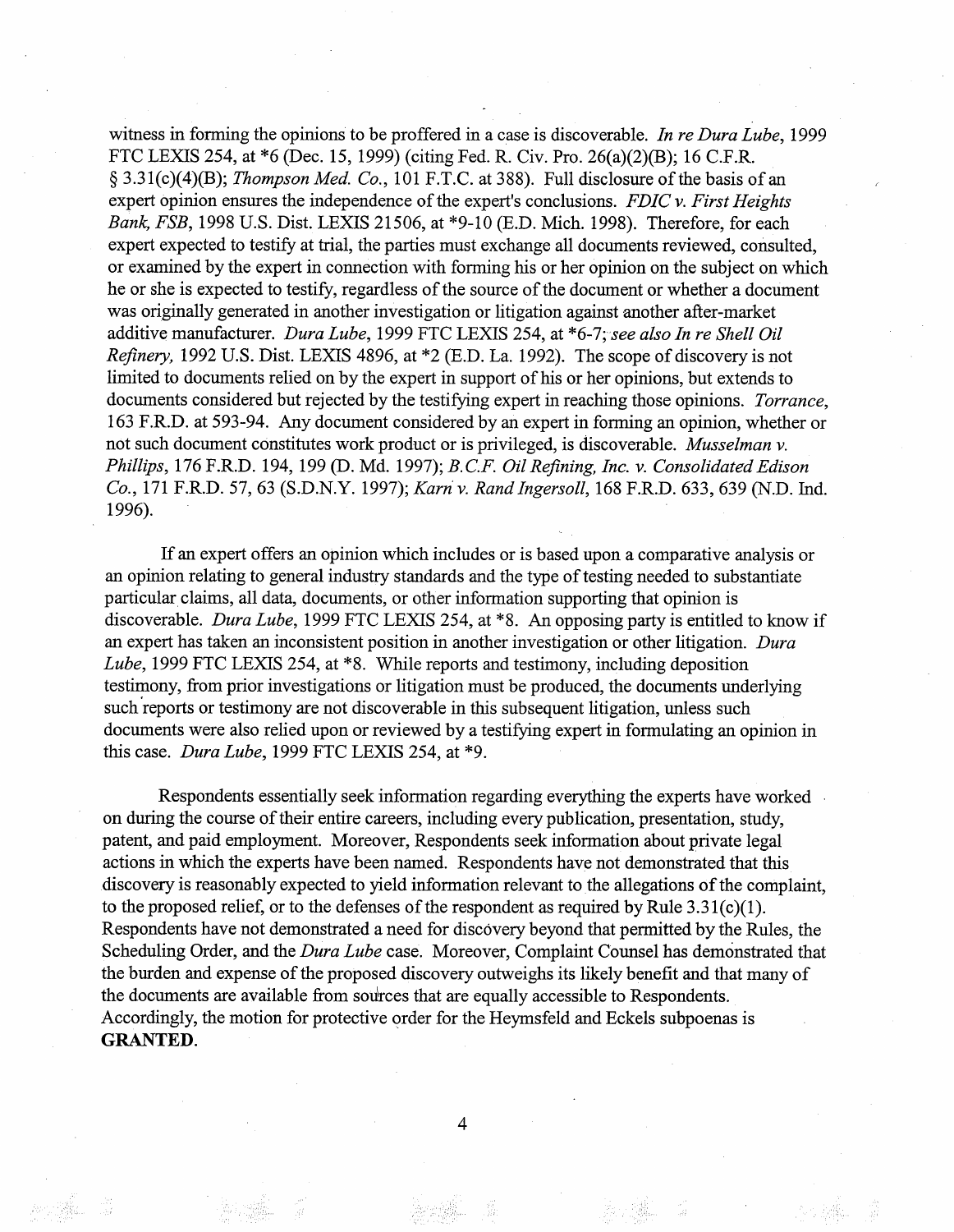Complaint Counsel objects to twenty-two subpoenas duces tecum issued to non-party individuals and entities that paricipated in the Orlistat study and a different study regarding ephedrine, caffeine, and other ingredients. Motion at 14-15. Complaint Counsel contends that the studies referred to in the subpoenas are not relevant and have not been identified by either party as studies that will be introduced at trial. Motion at 15. Complaint Counsel argues that this discovery is untimely, unreasonable, overly burdensome, and irrelevant and a protective order is necessary to protect the non-parties from annoyance, embarrassment, oppression, or undue burden or expense. Motion at 16. Respondents argue that the subpoenas were served timely and are relevant to what experts in the field of weight loss consider competent and reliable evidence. Opposition at 14-15.

Complaint Counsel has not demonstrated that the subpoenas were untimely. However Respondents have not demonstrated that this discovery is reasonably expected to yield information relevant to the allegations of the complaint, to the proposed relief, or to the defenses of the respondent as required by Rule  $3.31(c)(1)$ . According to Complaint Counsel, these are not studies that the paries intend to introduce at tral. Moreover, Complaint Counsel has demonstrated that the burden and expense of the proposed discovery outweighs its likely benefit.

Although Respondents raise standing as an issue for other discovery at issue in the Motion, Respondents do not raise the standing issue with regard to these twenty-two subpoenas presumably because it is clear that the recipients of the subpoenas object to the subpoenas. In the interest of judicial efficiency, it is appropriate to resolve this issue here, rather then requiring twenty-two separate motions. Accordingly, the motion for protective order for the twenty-two subpoenas at issue is **GRANTED**.

 $C_{\bullet}$ 

Complaint Counsel next objects to notices of videotaped depositions issued to four nonparties: Dermtech International, Edward Fey, Ken Shirley, and Paul Lehman. Motion at 17. According to Complaint Counsel, these non-paries are related to studies submitted by Respondents as substantiation for the challenged products. Motion at 17. Two of the non-paries were listed as potential fact witnesses by both Complaint Counsel and Respondents, while the other two were not listed by either party. Motion at 17- 18. Complaint Counsel seeks an order limiting the depositions to factual inquiries within each witness's personal knowledge and prohibiting any expert opinion relating to the issues in the case.

Respondents argue that Complaint Counsel lacks standing to object to a non-party subpoena and that these witnesses should be allowed to testify to the results and conclusions of their studies as well as other information within their personal knowledge. Opposition at 15-17. Respondents also state that "The Preliminary Witness List, however, was merely a good faith listing. That Respondents did not list the specific identities of the Witnesses at that time does not

5